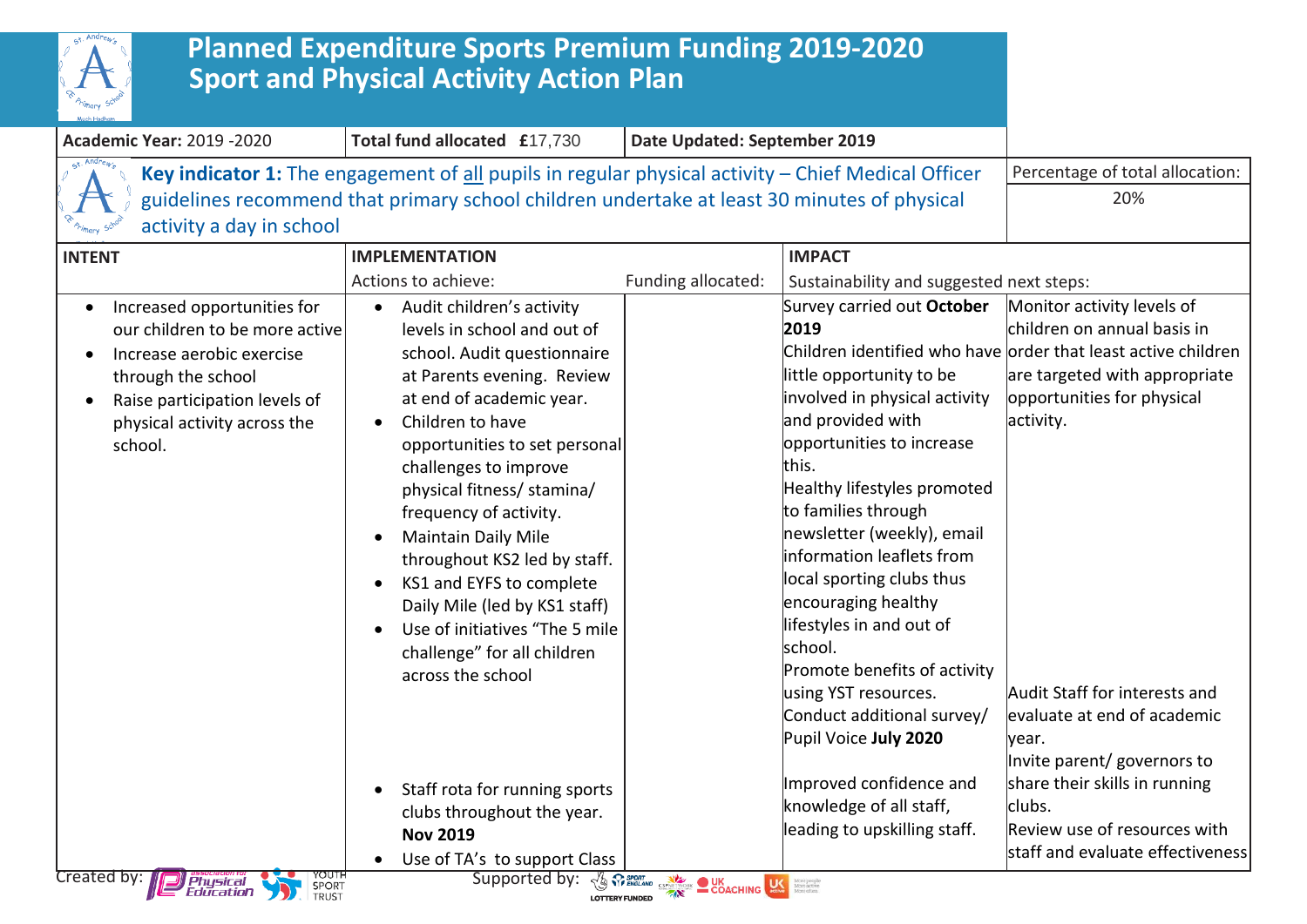| teacher in PE lessons<br>Parental involvement in after<br>$\bullet$<br>school clubs.                                                                                                                                                                                                       | Staff meeting to review<br>resources such as BBC<br>lyear.<br>Supermovers, Go Noodle,<br>Cosmic Kids and<br>effectiveness within the<br>curriculum.                                                         | of resources throughout the<br>Set up method of recording for<br>children so that they can see<br>their improvement over the<br>course of a unit of work (half |
|--------------------------------------------------------------------------------------------------------------------------------------------------------------------------------------------------------------------------------------------------------------------------------------------|-------------------------------------------------------------------------------------------------------------------------------------------------------------------------------------------------------------|----------------------------------------------------------------------------------------------------------------------------------------------------------------|
| Appointment of staff<br>playground leader to lead<br>activity every lunchtime<br>throughout the school.<br>Provide Daily Activity Bags at<br>lunchtime. Provide resources<br>with ideas and active<br>challenges for children to try                                                       | Greater variety of activities<br>term)<br>provided. Promotes different<br>physical skills, social and<br>communication skills.                                                                              | Opportunities within class and<br>in play/lunch times to develop<br>own playground games.                                                                      |
| Provide opportunities for<br>activity in lessons<br>throughout the day.                                                                                                                                                                                                                    |                                                                                                                                                                                                             |                                                                                                                                                                |
| Each class timetabled 2 x PE<br>lessons (1 hour long)<br><b>Teachers planning involves</b><br><b>STEP element, thus enabling</b><br>pupils to be achieve at their<br>own level whilst<br>maintaining activity level                                                                        | Improved skills, physical<br>literacy, and levels of<br>discuss<br>activity, Personal challenges<br>set within lessons to enable<br>each child to progress<br>against criteria<br>Use of School Council and | Forges link with the community<br>groups. Contact Playgroup to<br>Report back to Governors/                                                                    |
| Make KS1/ EYFS PM<br>playtimes - physical<br>activities (e.g go on trim trail,<br>have equipment for physical<br>activities - skipping ropes,<br>hoops-take trolley outside)<br><del>Supported by.</del><br><del>Created by:</del><br>l Physical<br>Education<br>CONTENGLAND CSPN<br>SPORT | self assessment to- review<br>practice with children,<br>discuss equipment used.<br>Increased activity levels in<br>KS1 and EYFS<br>COACHING<br><b>More people</b>                                          | Parents to carry forward to<br>next academic year                                                                                                              |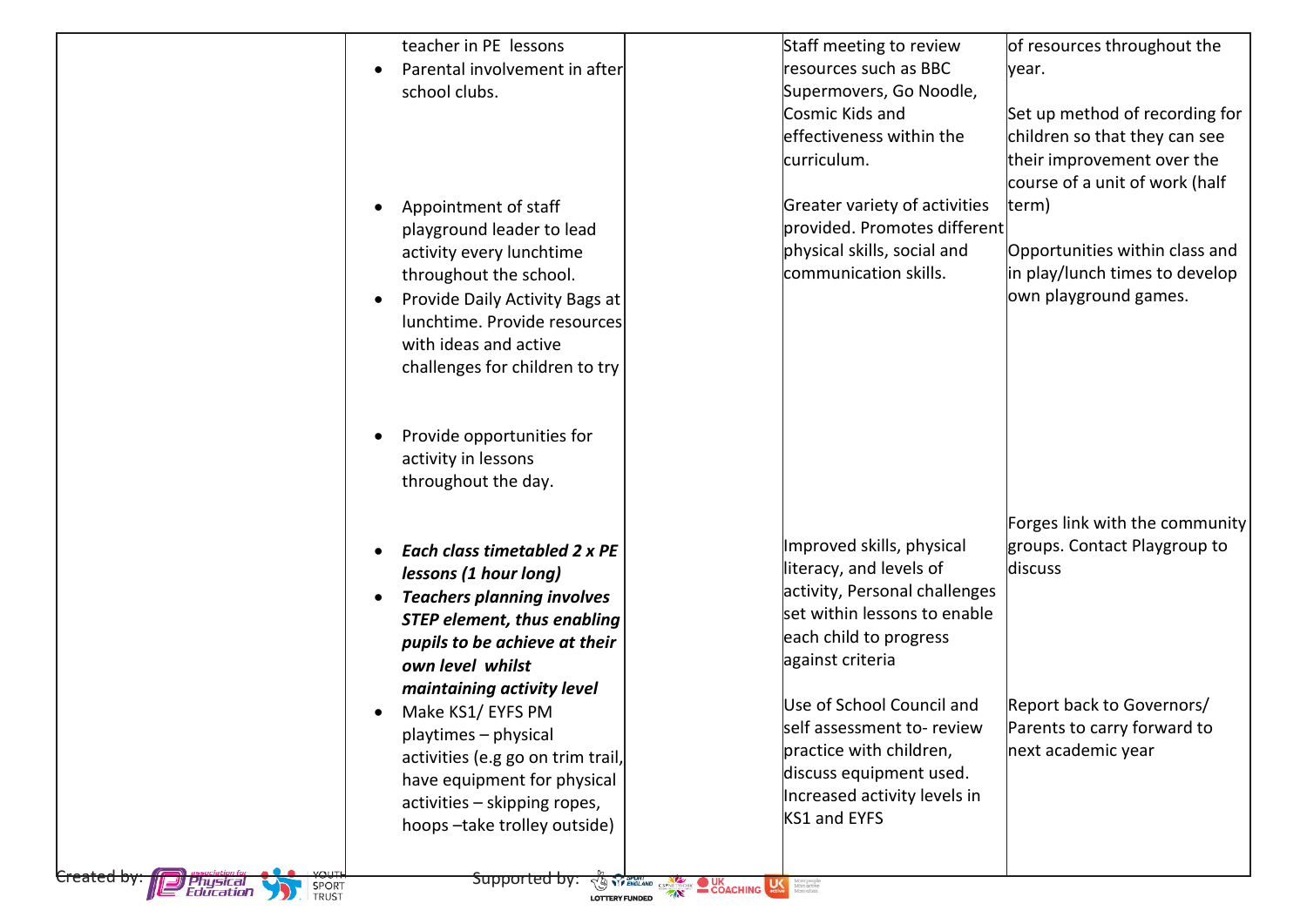- $\bullet$  More children to walk (or part walk to school) – link with eco schools
- Investigate inviting community to use allweather track (ToddleWaddle, Family Fun Run)
- Audit by eco committee of how people get to school
- Walk to school week link with Herts (date to be confirmed)

- Investigate a walking bus. [http://www.walkingschoolb](http://www.walkingschoolbus.org/) [us.org/](http://www.walkingschoolbus.org/)
- Consider balance of gender for sporting participation

Promotion of fitness for all, start/maintain healthy lifestyles from a young age and involve all the family. Conduct before Walk to School week. Use evidence from audit to see difference in % walking participants. Increased activity levels/ develop healthy lifestyle.

Determine interest level within the community through letter sent to parents **Feb 2020**

Keep log of participants in clubs and L2 competitions to ensure gender balance. Offer sports clubs to both genders. Provide single gender clubs (eg girls football club) where appropriate





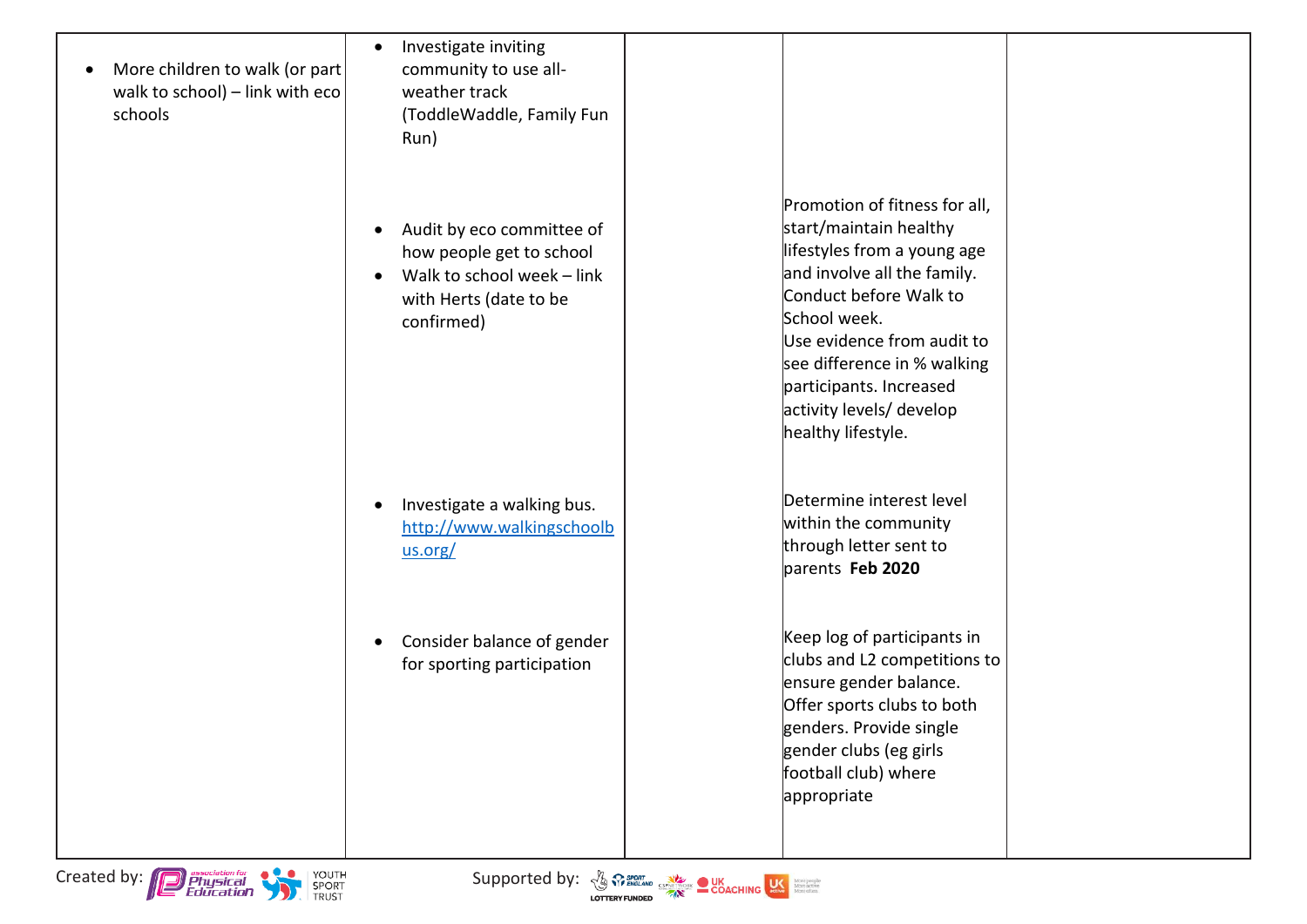

## **Key indicator 2:** The profile of PE and sport being raised across the school as a tool for whole school improvement Percentage of total allocation: 20 %

| <b>INTENT</b>                                                                                    | <b>IMPLEMENTATION</b>                                                                                                                                                                                                                                  |                                                                             | <b>IMPACT</b>                                                                                                                              |                                                                                        |
|--------------------------------------------------------------------------------------------------|--------------------------------------------------------------------------------------------------------------------------------------------------------------------------------------------------------------------------------------------------------|-----------------------------------------------------------------------------|--------------------------------------------------------------------------------------------------------------------------------------------|----------------------------------------------------------------------------------------|
|                                                                                                  | Actions to achieve:                                                                                                                                                                                                                                    | Funding allocated:                                                          | Sustainability and suggested next steps:                                                                                                   |                                                                                        |
| Pupils to be aware of the<br>importance of PE and sport<br>and developing healthy<br>lifestyles. | Half-termly PE sharing<br>$\bullet$<br>assembly                                                                                                                                                                                                        |                                                                             | Each class share what they<br>have been doing in PE and<br>what they are going to do $-$<br>how it helps them, what<br>have they improved? | Book PE assemblies in school<br>lcalendar                                              |
| Setting personal targets to<br>achieve throughout units of<br>work in PE lessons                 | Develop and trial self-<br>assessment record for each<br>child to review their<br>progress, Each child to have<br>own PE folder of<br>achievement.                                                                                                     |                                                                             | Improve children's physical<br>literacy, encourages children<br>to challenge themselves,<br>develops critical thinking<br>skills.          | Review at end of each term                                                             |
| To encourage all pupils to be<br>involved and improve their<br>skills and fitness                | PE to be regularly discussed<br>at School Council<br>Primary children have<br>opportunity to upload<br>pictures /reports of their<br>physical activities Curriculum<br>links with computing &<br>English use of Purple Mash                            |                                                                             | Profile of physical activity<br>and sport is maintained                                                                                    |                                                                                        |
| To deepen skills and<br>knowledge in different areas<br>of PE.                                   | Use of PE working wall in hall<br>and court on a regular basis.<br>Use of photographs to show<br>WAGOLL for gym etc<br>Discuss display questions to<br>provide challenge and<br>promote reflection on<br>children's learning (for staff<br>and pupils) |                                                                             | Improved standard of<br>physical skills, and literacy.<br>Show improvement in<br>number of children achieving children.<br>AARE.           | Review effectiveness of PE<br>working wall as a result of<br>discussion with staff and |
| Physical<br>Education<br>SPORT<br><b>TRUST</b>                                                   | <del>Supported by:</del>                                                                                                                                                                                                                               | <b>TAN COACHING AND COACHING COACHING COACHING</b><br><b>LOTTERY FUNDED</b> | More people<br>More active<br>More often                                                                                                   |                                                                                        |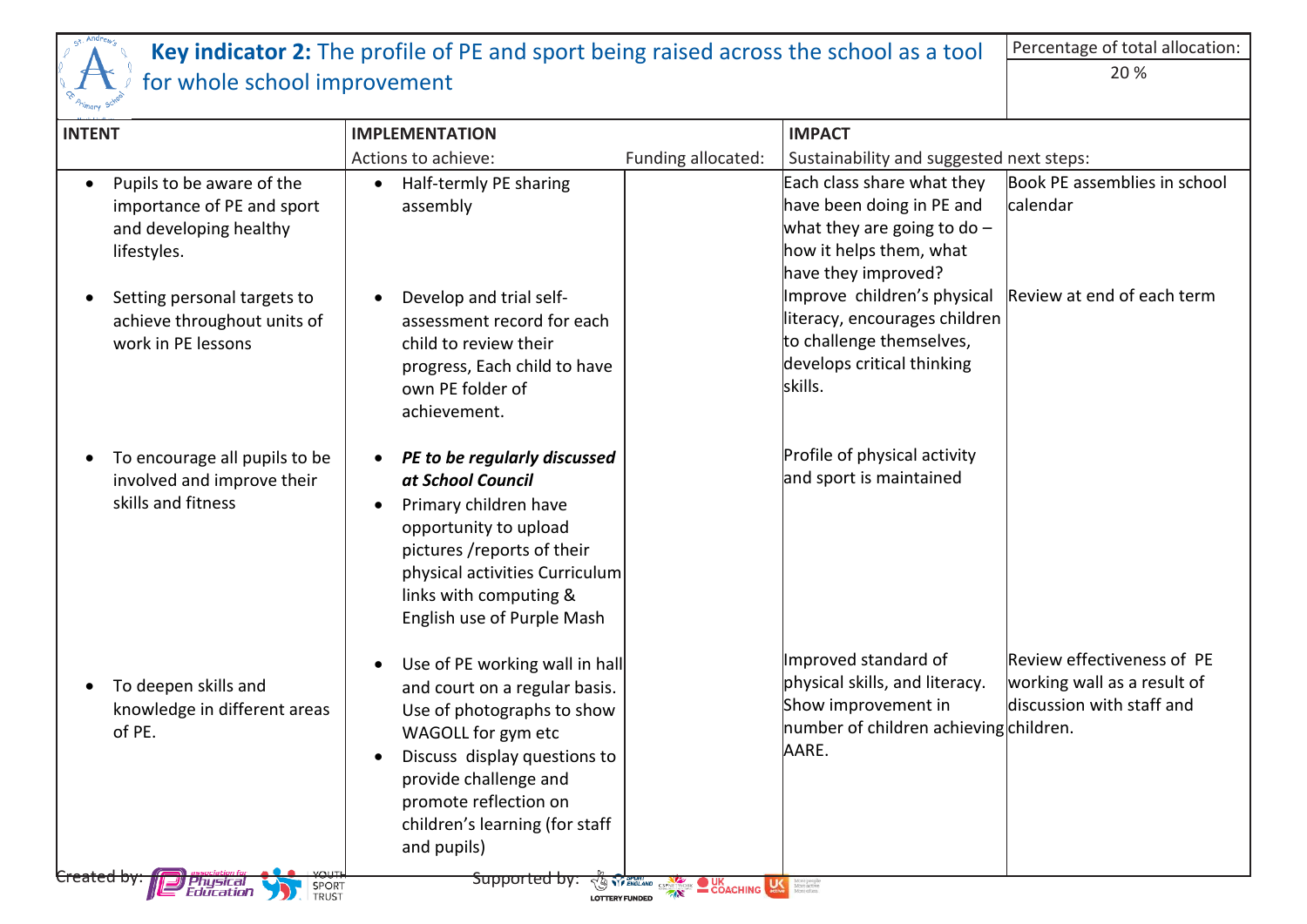| $\bullet$ | Provide enough challenge for<br>all pupils (particularly the<br>most able) Ofsted Target                                   | Use of STEP within lesson<br>$\bullet$<br>planning.                                                 | All lessons ensure sufficient<br>challenge within lessons in<br>lorder that children can<br>continue to make progress. | Review progress of pupils in<br>terms of formative and<br>summative assessment |
|-----------|----------------------------------------------------------------------------------------------------------------------------|-----------------------------------------------------------------------------------------------------|------------------------------------------------------------------------------------------------------------------------|--------------------------------------------------------------------------------|
| ٠         | Involve sporting role models $-$<br>so that pupils can identify<br>with success and aspire to be<br>a local sporting hero. | Audit local personalities and<br>$\bullet$<br>increase visitors to talk and<br>excite the children. | Audit take up in these sports<br>outside of school                                                                     |                                                                                |



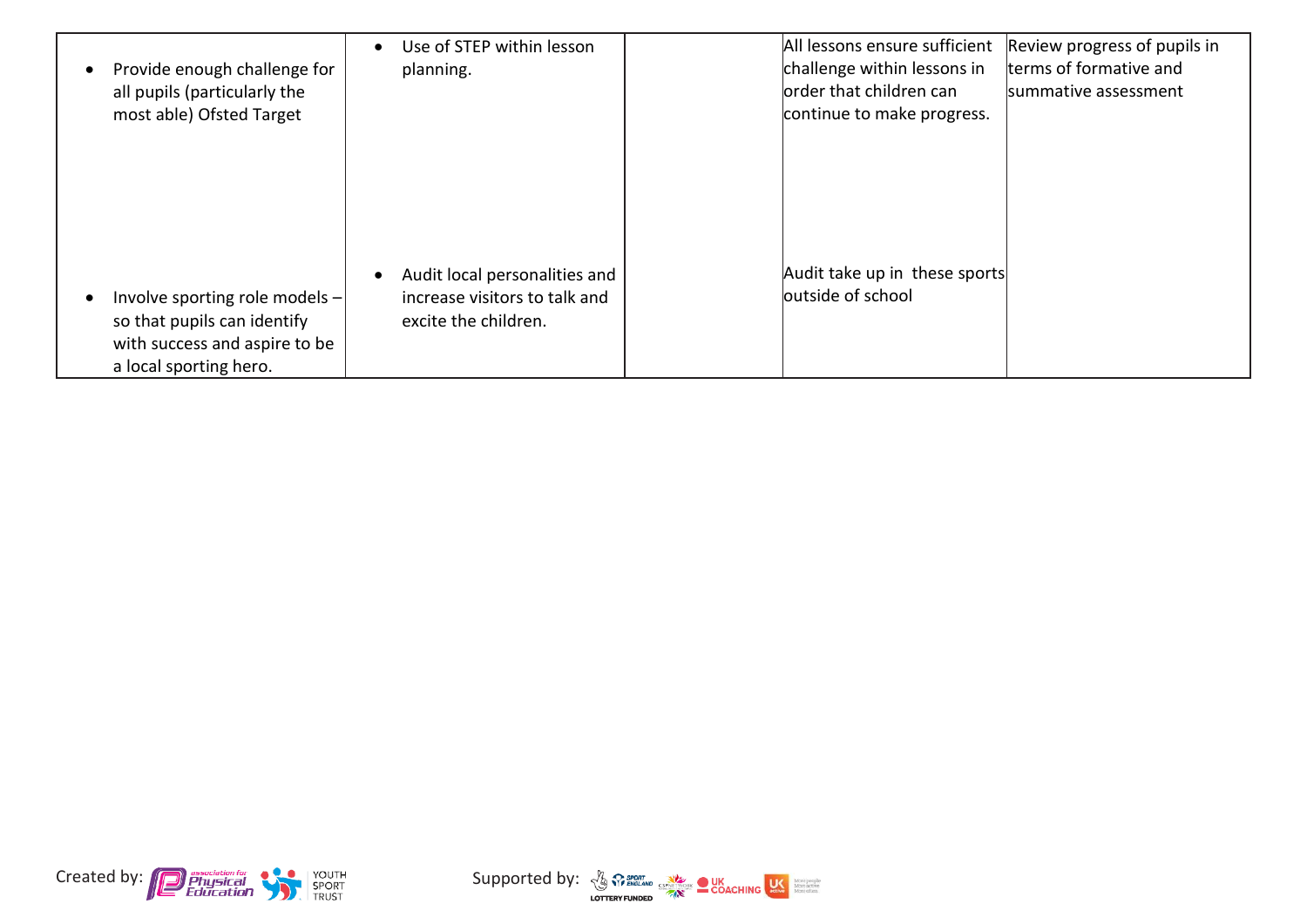|                                                                                                                                                                                                                                                                                                                                                                         | Key indicator 3: Increased confidence, knowledge and skills of all staff in teaching PE                                                                                                                                                                |                    |                                                                                                                                                                                                                                                                                                                                                                                    | Percentage of total allocation:                           |
|-------------------------------------------------------------------------------------------------------------------------------------------------------------------------------------------------------------------------------------------------------------------------------------------------------------------------------------------------------------------------|--------------------------------------------------------------------------------------------------------------------------------------------------------------------------------------------------------------------------------------------------------|--------------------|------------------------------------------------------------------------------------------------------------------------------------------------------------------------------------------------------------------------------------------------------------------------------------------------------------------------------------------------------------------------------------|-----------------------------------------------------------|
| and sport                                                                                                                                                                                                                                                                                                                                                               |                                                                                                                                                                                                                                                        |                    |                                                                                                                                                                                                                                                                                                                                                                                    | 20 %                                                      |
| <b>INTENT</b>                                                                                                                                                                                                                                                                                                                                                           | <b>IMPLEMENTATION</b>                                                                                                                                                                                                                                  |                    | <b>IMPACT</b>                                                                                                                                                                                                                                                                                                                                                                      |                                                           |
|                                                                                                                                                                                                                                                                                                                                                                         | Actions to achieve                                                                                                                                                                                                                                     | Funding allocated: |                                                                                                                                                                                                                                                                                                                                                                                    | Sustainability and suggested next steps:                  |
| By continuing to improve the skills,                                                                                                                                                                                                                                                                                                                                    | Class teacher team teach                                                                                                                                                                                                                               |                    | Improved knowledge and                                                                                                                                                                                                                                                                                                                                                             | Book Staff Meeting time.                                  |
| knowledge and confidence of staff                                                                                                                                                                                                                                                                                                                                       | with PE co-ordinator for 1                                                                                                                                                                                                                             |                    | confidence for staff- maintenance                                                                                                                                                                                                                                                                                                                                                  |                                                           |
| leading to improved quality of teaching                                                                                                                                                                                                                                                                                                                                 | lesson per week.                                                                                                                                                                                                                                       |                    | of high quality lessons across the<br>school.                                                                                                                                                                                                                                                                                                                                      |                                                           |
| This will impact pupils by:                                                                                                                                                                                                                                                                                                                                             |                                                                                                                                                                                                                                                        |                    |                                                                                                                                                                                                                                                                                                                                                                                    |                                                           |
| improving their health, skills and<br>physical literacy, and giving a broader<br>exposure to a range of sports<br>experiencing greater breadth of<br>experience in a range of physical<br>activities.<br>Enhancing pupils creative, social and<br>thinking skills in PE, so that they begin<br>to gain an understanding of the<br>positive benefits of being physically | <b>Class Teachers follow</b><br>planning format for PE<br>lessons.<br>Staff meeting to review<br>areas to increase activity<br>throughout the school day<br>(Active 30:30)<br>Staff training - Sports<br>Partnership CPD training<br>available for all | £275               | Impact of Sports Premium is<br>sustainable and continues to<br>upskill teaching staff (CT's and<br>TA's) leading to Improved quality<br>of teaching and standard of<br>lattainment of children.<br>Planning and subsequent<br>teaching shows challenge and<br>high expectations for children's<br>learning and attainment.<br>Staff review of training at end of<br>academic year. | Co-ordinator review planning<br>land lesson observations. |
| lactive                                                                                                                                                                                                                                                                                                                                                                 | Investigate Association of<br><b>Physical Education Quality</b><br>Mark                                                                                                                                                                                |                    | Accreditation for teaching of<br>quality PE throughout the school,<br>enhancing the pupils' PE<br>understanding, knowledge and                                                                                                                                                                                                                                                     |                                                           |



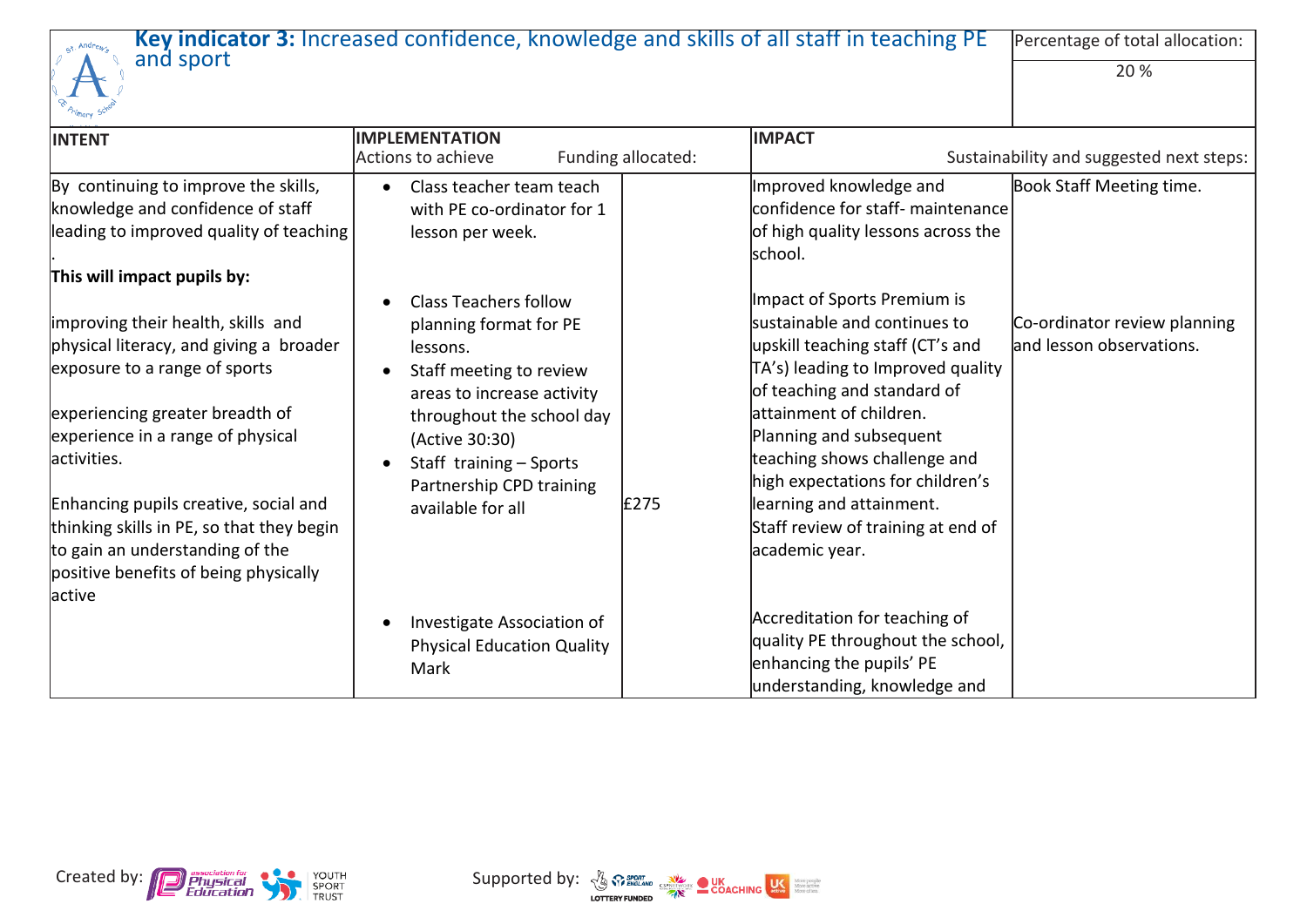| Opportunities to improve<br>teacher assessment of<br>subject through joint<br>moderation using school<br>Skills Progression lesson<br>observations. Co-ordinator<br>to review commercial<br>assessment programme<br>Co-ordinator to attend all<br>Sports Partnership<br>meetings and Herts PE<br>Conference | skills.<br>Maintain positive relationships<br>with cluster and link schools<br>enabling co-ordinator to maintain<br>and improve knowledge, skill,<br>good practice and expertise in<br>order to disseminate to other<br>staff members and thus maintain<br>high standards of teaching,<br>physical activity experiences. |
|-------------------------------------------------------------------------------------------------------------------------------------------------------------------------------------------------------------------------------------------------------------------------------------------------------------|--------------------------------------------------------------------------------------------------------------------------------------------------------------------------------------------------------------------------------------------------------------------------------------------------------------------------|
| Appointment of staff                                                                                                                                                                                                                                                                                        | Greater professional                                                                                                                                                                                                                                                                                                     |
| playground leader to lead                                                                                                                                                                                                                                                                                   | development and responsibility                                                                                                                                                                                                                                                                                           |
| activity every lunchtime                                                                                                                                                                                                                                                                                    | for staff. Raise profile of physical                                                                                                                                                                                                                                                                                     |
| throughout the school.                                                                                                                                                                                                                                                                                      | activity across school community.                                                                                                                                                                                                                                                                                        |



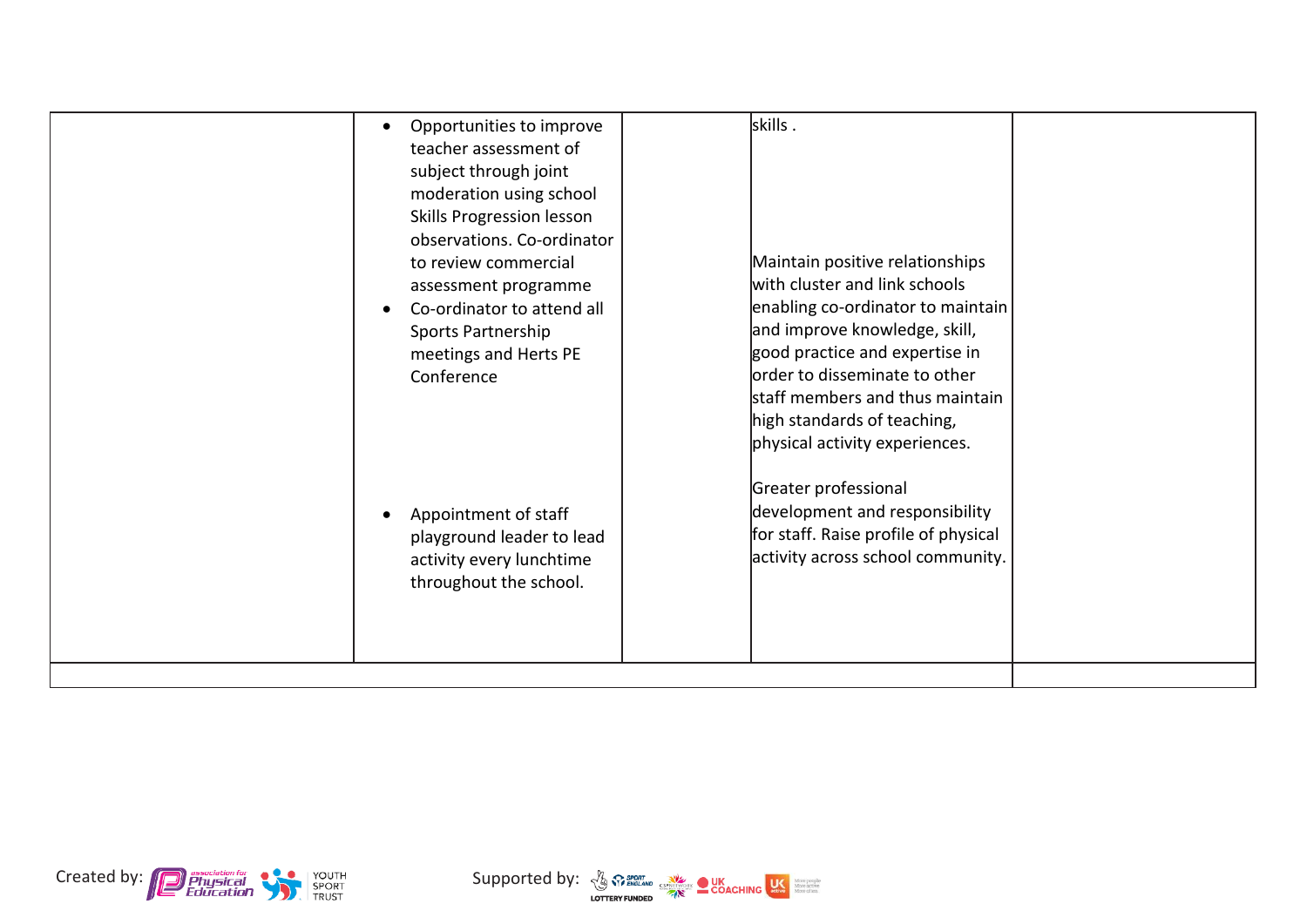

## **Key indicator 4:** Broader experience of a range of sports and activities offered to all pupils **Exercise Community** Community Community Community Percentage of total allocation

Percentage of total allocation<br>20 %

| <b>INTENTION</b>                                                                                                                                                                                                                 | <b>INTENTION</b>                                                                                                                                                                                                                                                                                                                                                                                            |                    | <b>IMPACT</b>                                                                                                                                                                            |                                                                                                                                                |
|----------------------------------------------------------------------------------------------------------------------------------------------------------------------------------------------------------------------------------|-------------------------------------------------------------------------------------------------------------------------------------------------------------------------------------------------------------------------------------------------------------------------------------------------------------------------------------------------------------------------------------------------------------|--------------------|------------------------------------------------------------------------------------------------------------------------------------------------------------------------------------------|------------------------------------------------------------------------------------------------------------------------------------------------|
|                                                                                                                                                                                                                                  | Actions to achieve:                                                                                                                                                                                                                                                                                                                                                                                         | Funding allocated: |                                                                                                                                                                                          | Sustainability and suggested next steps:                                                                                                       |
| Continue to offer a wider range<br>of opportunities both within<br>and outside the curriculum in<br>order to get more pupils<br>involved<br>Support and involve the least<br>active children by providing<br>targeted activities | Platinum partnership - to<br>continue development of<br>tri-golf, fencing, handball,<br><b>Gaelic football and other</b><br>new sports<br>Audit and focus on pupils<br>who are reluctant to take<br>up sporting opportunities -<br>support their involvement<br>through Active Kids Club.<br><b>Oct 2019</b><br>Offer least active children<br>'Take Home Bags' with PE<br>equipment and ideas for<br>games |                    | Record Staff and pupil response<br>to new sports.<br>Use of audit on outside school<br>activity. Develop additional<br>opportunities to coach, umpire,<br>report on sporting activities. | Work with children to decide<br>what goes in equipment.<br>Encourage use of photos to put<br>up on Sporting Stars board to<br>record activity. |
|                                                                                                                                                                                                                                  | Maintain number of<br>sporting clubs available<br>after school and at<br>lunchtime. Look at<br>possibility of letting school<br>hall for different sports.                                                                                                                                                                                                                                                  |                    | Keep registers of children<br>attending clubs.                                                                                                                                           | Discuss with House Captains<br>and MSA's to work out rota for<br>Summer term.                                                                  |



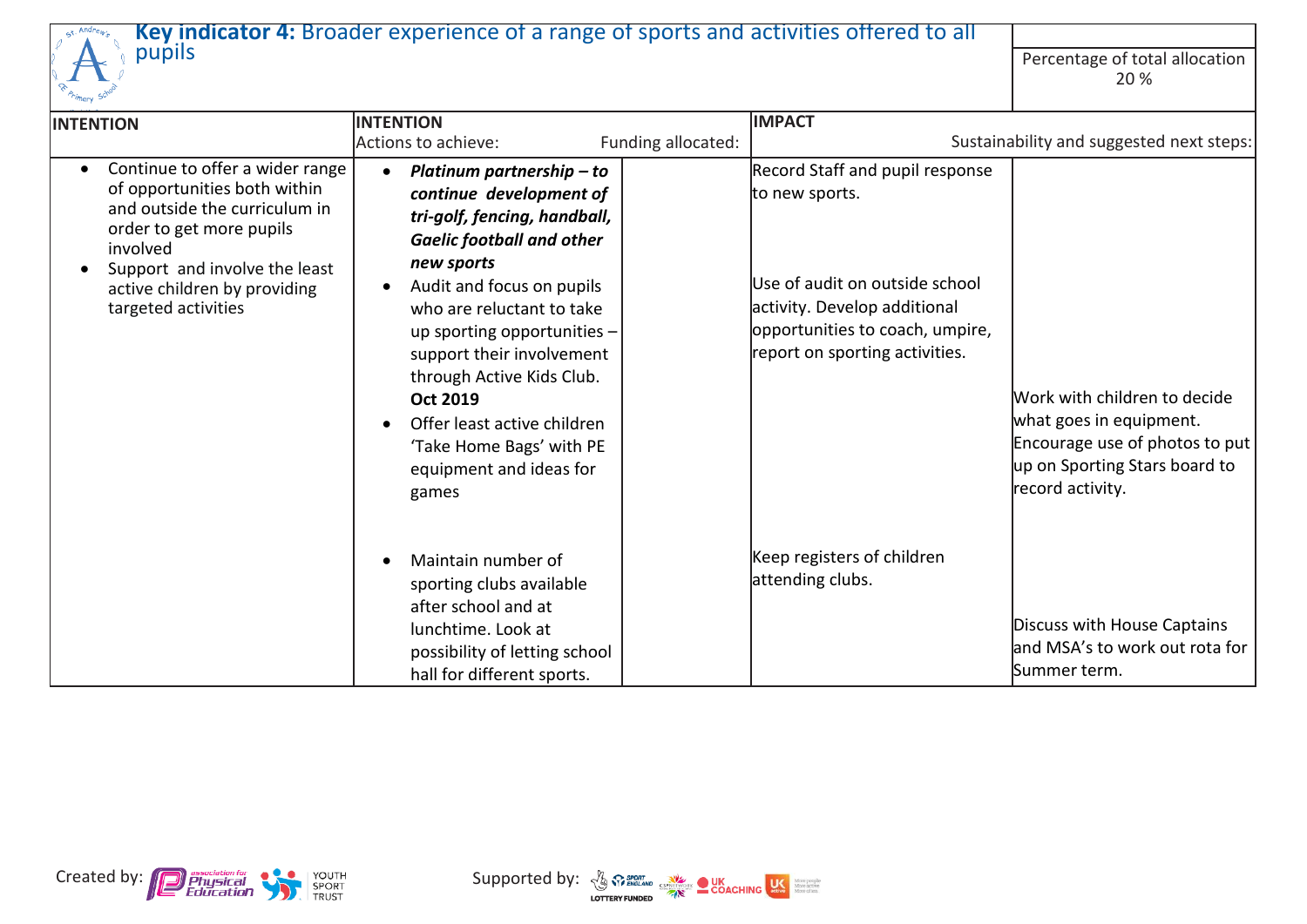| Increase sporting<br>leadership opportunities at<br>break and lunch times -<br>Sports captains and Vice<br>captains to organize intra<br>school competitions,<br>Change 4 Life Champions | Leadership opportunities<br>developed in Year 5 and 6 $-$<br>Positive experiences for younger<br>children $-$ inclusivity and more<br>active lunch times<br>Opportunities for children to<br>participate in different roles,<br>improve leadership,<br>communication, organisational<br>skills. |  |
|------------------------------------------------------------------------------------------------------------------------------------------------------------------------------------------|-------------------------------------------------------------------------------------------------------------------------------------------------------------------------------------------------------------------------------------------------------------------------------------------------|--|
| All MSAs to become more<br>involved with supporting<br>the Y6 leading sporting<br>activities<br>Investigate swimming<br>opportunities for all                                            | Positive play times, increased<br>activity for children. Feedback<br>from TA's re activity levels<br>Accurate swimming data from<br>lesson in Year 3 collated                                                                                                                                   |  |



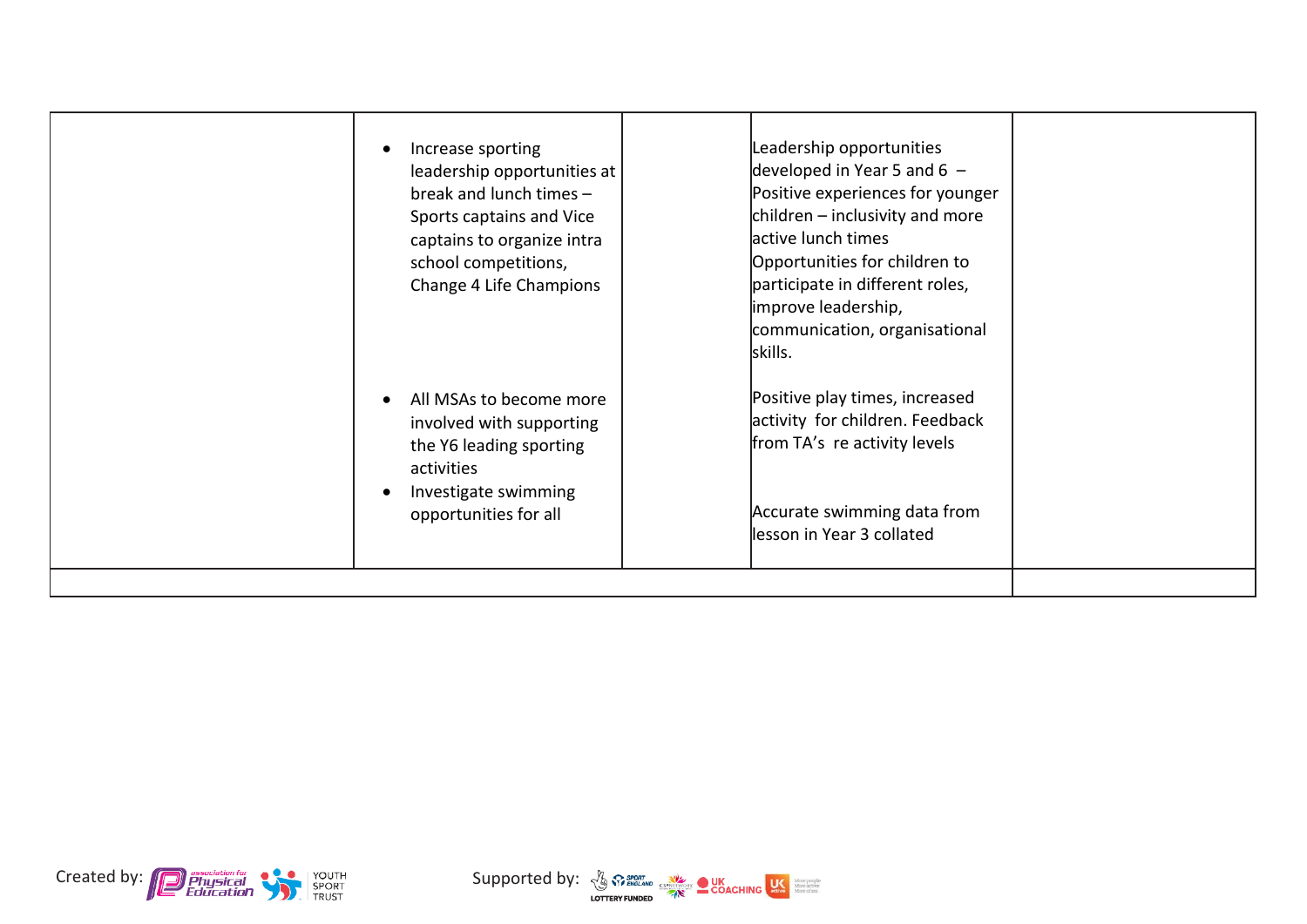

## **Key indicator 5:** Increased participation in competitive sport Percentage of total allocation:

20 %

| mary -                                                     |                                                                                                                                                                                                                                                                                                                                                                                                                                                                                                                                                             |                       |                                                                                                                                                                                                                                                                                                                                                                                                                                                                                  |                                                                                                                                                                                                                                                                                                                       |
|------------------------------------------------------------|-------------------------------------------------------------------------------------------------------------------------------------------------------------------------------------------------------------------------------------------------------------------------------------------------------------------------------------------------------------------------------------------------------------------------------------------------------------------------------------------------------------------------------------------------------------|-----------------------|----------------------------------------------------------------------------------------------------------------------------------------------------------------------------------------------------------------------------------------------------------------------------------------------------------------------------------------------------------------------------------------------------------------------------------------------------------------------------------|-----------------------------------------------------------------------------------------------------------------------------------------------------------------------------------------------------------------------------------------------------------------------------------------------------------------------|
| School focus with clarity on intended<br>impact on pupils: | Actions to achieve:                                                                                                                                                                                                                                                                                                                                                                                                                                                                                                                                         | Funding<br>allocated: | Evidence and impact:                                                                                                                                                                                                                                                                                                                                                                                                                                                             | Sustainability and suggested<br>next steps:                                                                                                                                                                                                                                                                           |
| More children to be involved in<br>competitive sports      | Platinum membership to<br><b>Birchwood Sports</b><br>Partnership-to increase<br>numbers of teams who can<br>participate in cluster<br>competitions. Keep register<br>of children who participate<br>in competitions.<br>Exclusive invitation to<br>competitions for Platinum<br>membership<br>Participation in virtual<br>competitions for KS1 and<br>Lower KS2 children<br>Increase number of friendly<br>matches with local schools.<br>Improve and increase links<br>with other schools, sports<br>clubs and participate in<br>competitions and festival |                       | Spring League for Netball.<br>Autumn League for Football<br>Spring and Summer League for<br>Netball and Football<br>American Football, Cyclo Cross<br>and Handball competitions<br>All KS1 and Lower KS2 children<br>able to represent their school.<br>Participation at Leventhorpe<br>School competitions and<br>workshops (netball, boys football,<br>girls football, hockey, athletics,<br>dance workshop)<br>Boys High School - Cross Country<br><b>BSRC-Rugby Festival</b> | Continued commitment from<br>Sports Partnership to increase<br>number of opportunities for<br>participation in competitive<br>sports<br>Able to continue this in future<br>years through Partnership<br>membership and in PE sessions<br>Maintain link with Leventhorpe<br>School and local community<br>sports clubs |